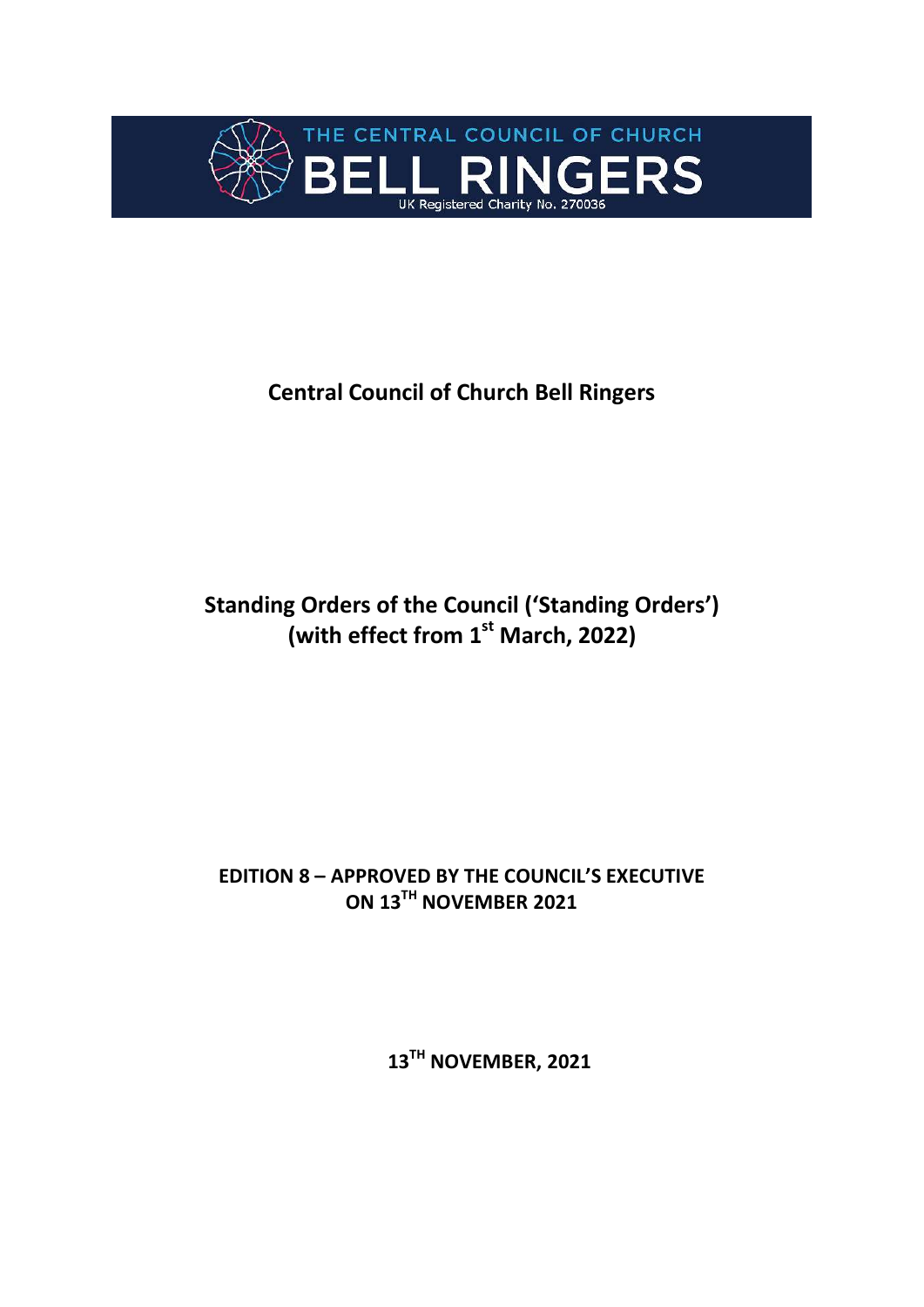# **Standing Orders of the Council ('Standing Orders')**

| $\vert$ 1                        |  |
|----------------------------------|--|
|                                  |  |
|                                  |  |
| C <sub>1</sub>                   |  |
| C <sub>2</sub>                   |  |
| C <sub>3</sub>                   |  |
| C <sub>4</sub><br>C <sub>5</sub> |  |
| C <sub>6</sub>                   |  |
| C7                               |  |
| C <sub>8</sub>                   |  |
|                                  |  |
| E <sub>1</sub>                   |  |
| E2                               |  |
|                                  |  |
|                                  |  |
| F <sub>1</sub>                   |  |
| F <sub>2</sub>                   |  |
| F <sub>3</sub><br>F <sub>4</sub> |  |
|                                  |  |
|                                  |  |
| G <sub>1</sub>                   |  |
|                                  |  |
| M1                               |  |
| M <sub>2</sub>                   |  |
|                                  |  |
|                                  |  |
| N1                               |  |
| N <sub>2</sub>                   |  |
|                                  |  |
| S1                               |  |
| S <sub>2</sub>                   |  |
|                                  |  |
| W <sub>1</sub>                   |  |
|                                  |  |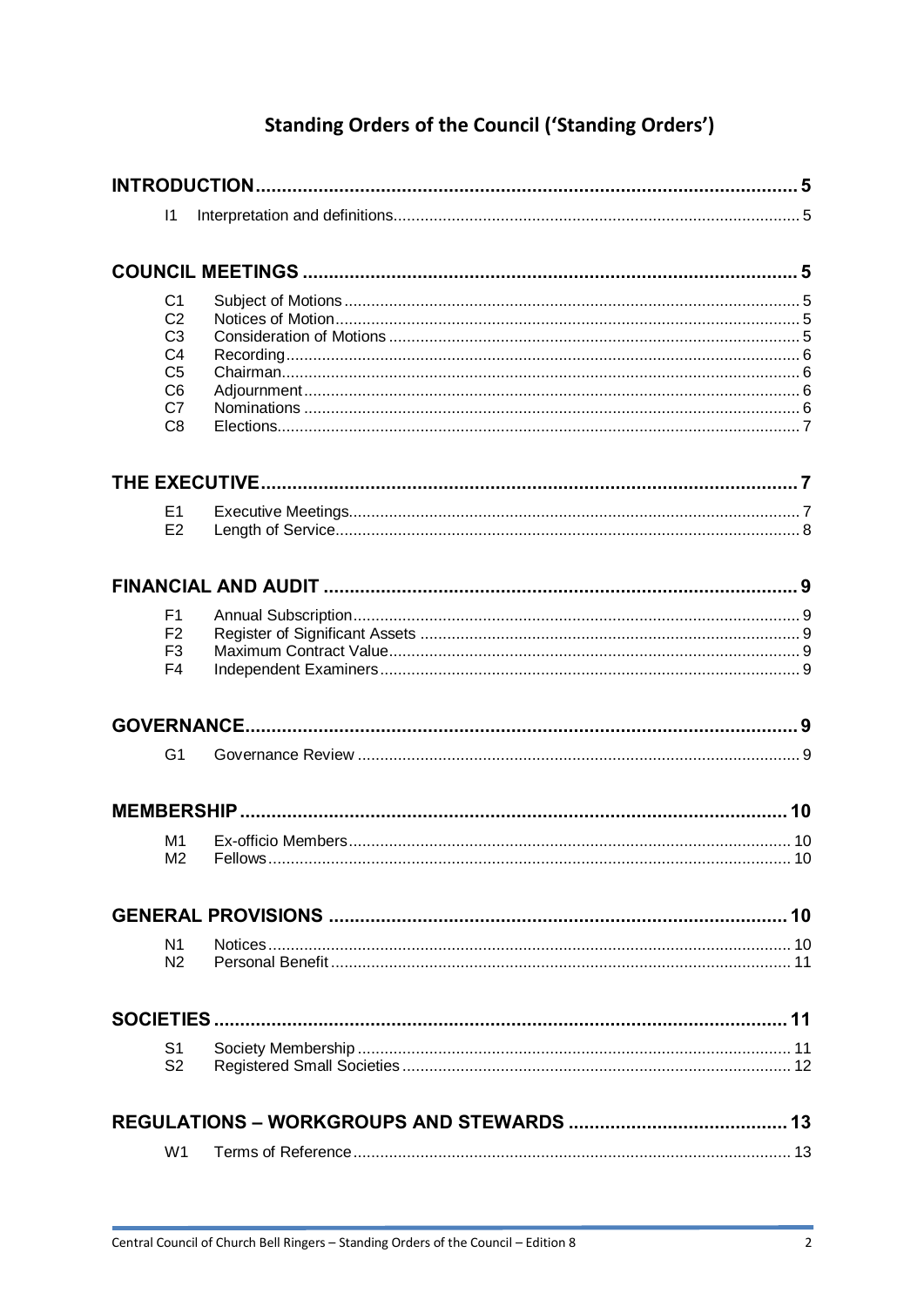| W2<br>W <sub>3</sub>                 |                                                                        |    |
|--------------------------------------|------------------------------------------------------------------------|----|
|                                      |                                                                        |    |
| XS1<br>XS <sub>2</sub><br>XS3<br>XS4 |                                                                        |    |
| XS5                                  | Terms of Reference - Fred E. Dukes International Bell Fund Stewards 15 |    |
|                                      |                                                                        | 16 |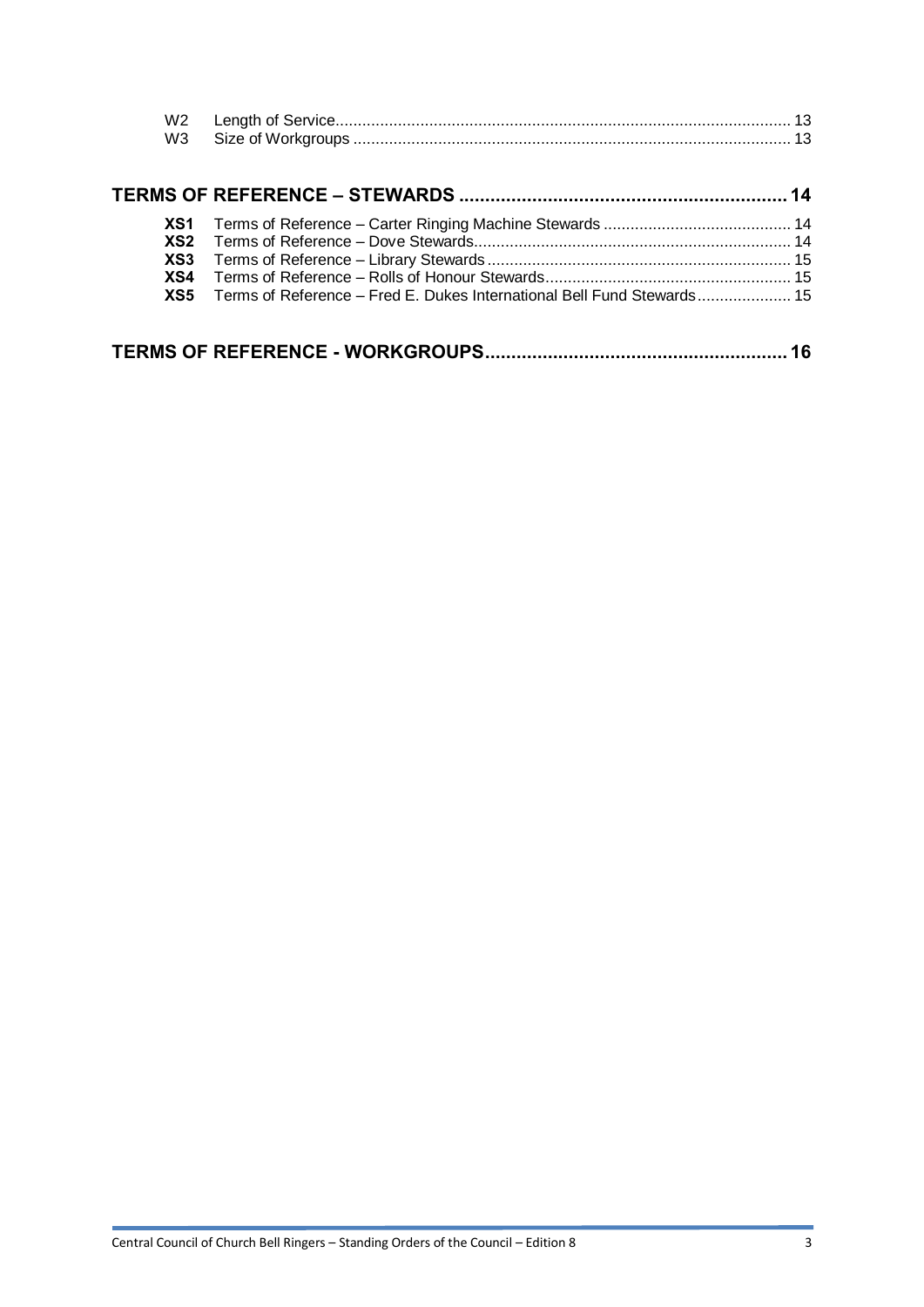### **Reference Table**

| <b>Standing</b>                              | Subject                               | Effective   | End Date (if |  |  |  |  |  |
|----------------------------------------------|---------------------------------------|-------------|--------------|--|--|--|--|--|
| Order                                        |                                       | <b>Date</b> | applicable)  |  |  |  |  |  |
| <b>INTRODUCTION</b>                          |                                       |             |              |  |  |  |  |  |
| 1                                            | Interpretations and Definitions       | 28/5/2018   | None         |  |  |  |  |  |
|                                              | <b>COUNCIL MEETINGS</b>               |             |              |  |  |  |  |  |
| C1                                           | <b>Subject of Motions</b>             | 28/5/2018   | None         |  |  |  |  |  |
| C <sub>2</sub>                               | Notices of Motion                     | 28/5/2018   | None         |  |  |  |  |  |
| C <sub>3</sub>                               | <b>Consideration of Motions</b>       | 28/5/2018   | None         |  |  |  |  |  |
| C4                                           | Recording                             | 28/5/2018   | None         |  |  |  |  |  |
| C <sub>5</sub>                               | Chairman                              | 28/5/2018   | None         |  |  |  |  |  |
| C <sub>6</sub>                               | Adjournment                           | 28/5/2018   | None         |  |  |  |  |  |
| C <sub>7</sub>                               | Nominations                           | 28/5/2018   | None         |  |  |  |  |  |
| C <sub>8</sub>                               | Elections                             | 28/5/2018   | None         |  |  |  |  |  |
| <b>THE EXECUTIVE</b>                         |                                       |             |              |  |  |  |  |  |
| E1                                           | <b>Executive Meetings</b>             | 01/01/2021  | None         |  |  |  |  |  |
| E <sub>2</sub>                               | Length of Service                     | 28/5/2018   | None         |  |  |  |  |  |
|                                              | <b>FINANCIAL AND AUDIT</b>            |             |              |  |  |  |  |  |
| F1                                           | <b>Annual Subscription</b>            | 01/01/2021  | None         |  |  |  |  |  |
| F <sub>2</sub>                               | <b>Register of Significant Assets</b> | 28/5/2018   | None         |  |  |  |  |  |
| F <sub>3</sub>                               | <b>Maximum Contract Value</b>         | 28/5/2018   | None         |  |  |  |  |  |
| F <sub>4</sub>                               | <b>Independent Examiners</b>          | 04/09/2021  | None         |  |  |  |  |  |
| <b>GOVERNANCE</b>                            |                                       |             |              |  |  |  |  |  |
| G <sub>1</sub>                               | <b>Governance Review</b>              | 28/5/2018   | None         |  |  |  |  |  |
| <b>MEMBERSHIP</b>                            |                                       |             |              |  |  |  |  |  |
| M1                                           | <b>Ex-officio Members</b>             | 28/5/2018   | None         |  |  |  |  |  |
| M <sub>2</sub>                               | Fellows                               | 28/5/2018   | None         |  |  |  |  |  |
|                                              | <b>GENERAL PROVISIONS</b>             |             |              |  |  |  |  |  |
| N1                                           | <b>Notices</b>                        | 28/5/2018   | None         |  |  |  |  |  |
| N <sub>2</sub>                               | <b>Personal Benefit</b>               | 28/5/2018   | None         |  |  |  |  |  |
| <b>SOCIETIES</b>                             |                                       |             |              |  |  |  |  |  |
| S <sub>1</sub>                               | Society Membership                    | 28/5/2018   | None         |  |  |  |  |  |
| S <sub>2</sub>                               | <b>Registered Small Societies</b>     | 01/01/2021  | None         |  |  |  |  |  |
| <b>REGULATIONS - WORKGROUPS AND STEWARDS</b> |                                       |             |              |  |  |  |  |  |
| W1                                           | <b>Terms of Reference</b>             | 28/5/2018   | None         |  |  |  |  |  |
| W <sub>2</sub>                               | Length of Service                     | 13/11/2021  | None         |  |  |  |  |  |
| W <sub>3</sub>                               | Size of Workgroups                    | 28/5/2018   | None         |  |  |  |  |  |
| <b>TERMS OF REFERENCE FOR STEWARDS</b>       |                                       |             |              |  |  |  |  |  |
| XS1                                          | <b>Carter Ringing Machine</b>         | 28/5/2018   | None         |  |  |  |  |  |
| XS <sub>2</sub>                              | Dove                                  | 01/9/2020   | None         |  |  |  |  |  |
| XS3                                          | Library                               | 28/5/2018   | None         |  |  |  |  |  |
| XS4                                          | Rolls of Honour                       | 28/5/2018   | None         |  |  |  |  |  |
| XS5                                          | Fred E. Dukes International Bell Fund | 01/5/2019   | None         |  |  |  |  |  |
| <b>TERMS OF REFERENCE FOR WORKGROUPS</b>     |                                       |             |              |  |  |  |  |  |
| XW1                                          | Terms of Reference for Workgroups     | 01/7/2021   | None         |  |  |  |  |  |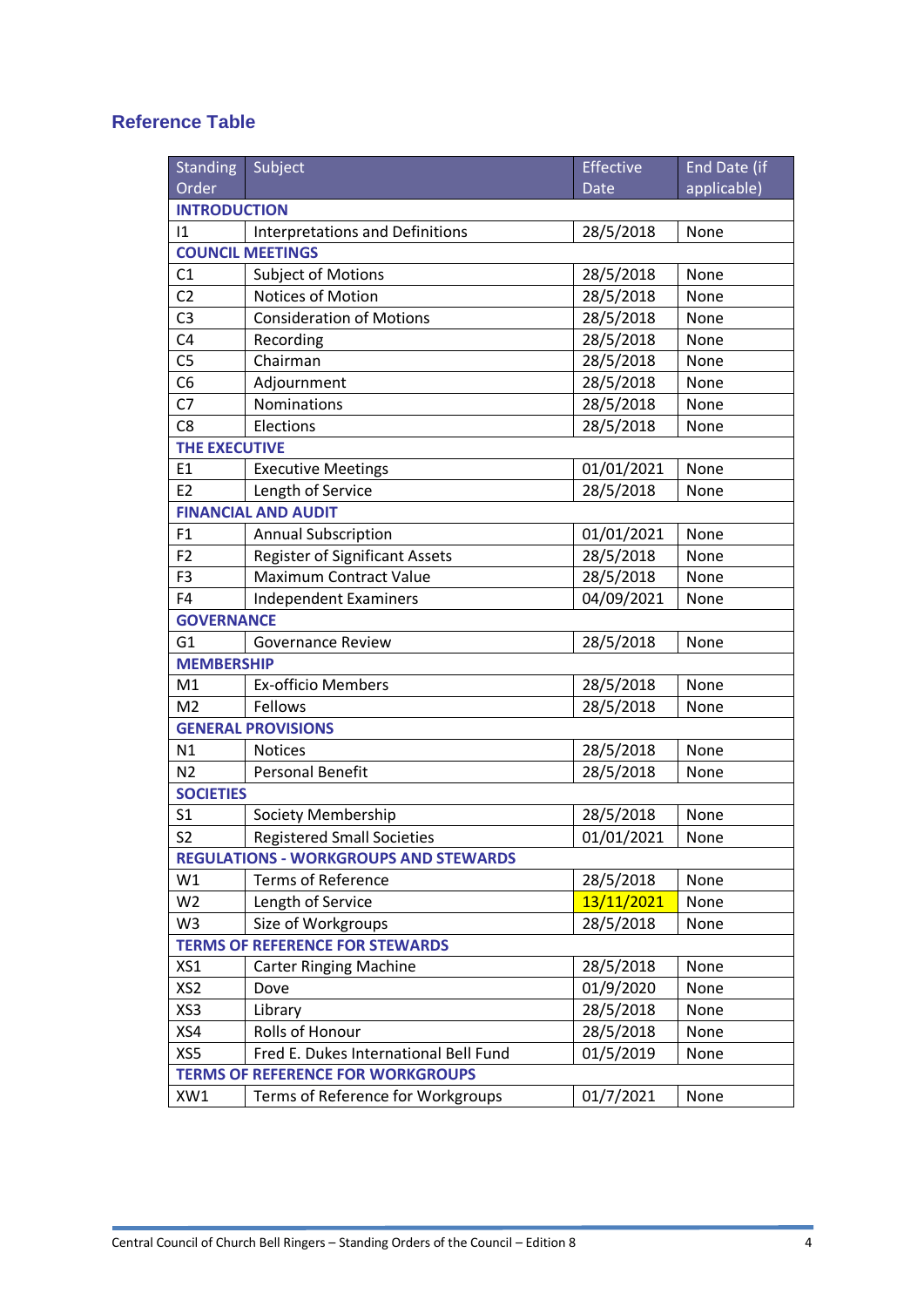### **INTRODUCTION**

### I1 **Interpretation and definitions**

I1.1 In these Standing Orders those terms which are defined by the Rules of the Central Council of Church Bell Ringers shall have the have their meanings so defined, unless the Standing Order in which the term appears states otherwise.

# **COUNCIL MEETINGS**

### C1 **Subject of Motions**

- C1.1 A Motion may be submitted for consideration at a Council Meeting where its purpose : a) is explicitly provided for by a Rule or Standing Order; or
	- b) is to express the views of members relating to the business of the Council.

### <span id="page-4-0"></span>C2 **Notices of Motion**

- C2.1 Each notice of Motion for consideration at a Council Meeting (which may be accompanied by a supporting statement of up to 200 words) shall be given to the Secretary with the names of a proposer and seconder (each being a Council Member) not less than six weeks before the meeting, and such Motions and statements shall appear on that meeting's agenda paper.
- C2.2 The number of Motions submitted for consideration at any Council Meeting shall be limited to two per proposer.

### C3 **Consideration of Motions**

- C3.1 For each Motion duly submitted to a Council Meeting its proposer or their delegate may at their discretion (but subject to the time limits stated in Standing Order [C3.3\)](#page-5-0) address the meeting in connection with their Motion, invite and respond to questions, amend their Motion or withdraw it entirely.
- C3.2 Notwithstanding Standing Order [C2](#page-4-0) members present at a Council Meeting may :
	- a) discuss other business; and
	- b) submit and determine other Motions not shown on the agenda paper, (whether procedural or substantive);

by agreement of a majority of those Representative Members present and voting provided that in the reasonable opinion of the chairman such business or Motions relate to the genuine business of the Council and do not change its Rules, Standing Orders or Policies.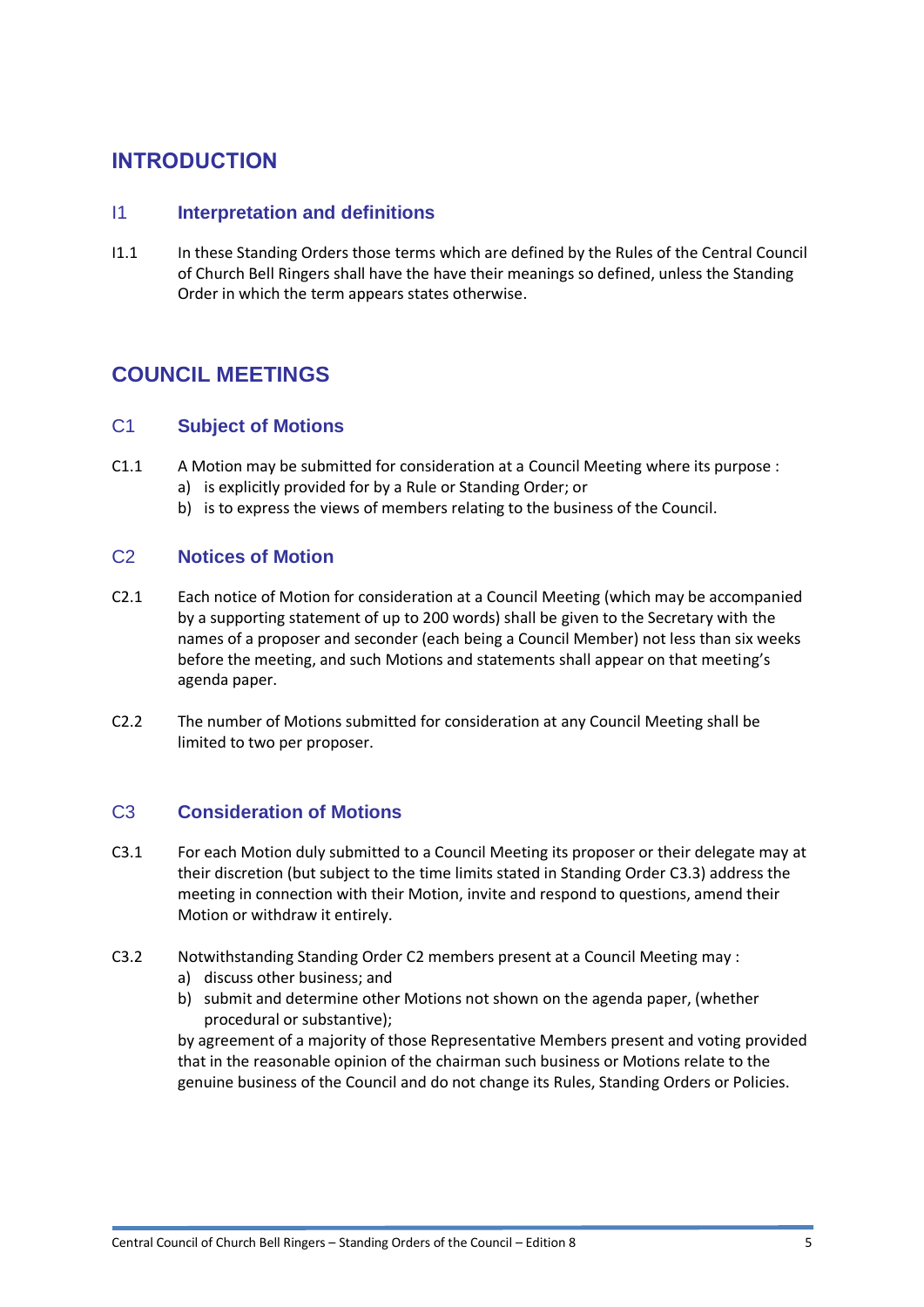- <span id="page-5-0"></span>C3.3 The time for consideration of a Motion at a Council Meeting shall not exceed 30 minutes (at which time the Motion if undecided shall be put to the vote) or such longer time as may be agreed by a majority of those Representative Members present and voting.
- C3.4 Notwithstanding Standing Order [C3.3](#page-5-0) consideration of a Motion shall always end and the Motion shall be put to the vote if agreed by two thirds of those Representative Members present and voting.

### C4 **Recording**

- C4.1 The Executive shall keep minutes of all Council Meetings; including:
	- a) the names of all Council Members present; and
	- b) details of business transacted including the results of all elections and the details of all Motions agreed.
- C4.2 Within four months of each Council Meeting the Secretary or their delegate shall send a copy of that meeting's minutes to each Council Member and Society Contact.

### C5 **Chairman**

- C5.1 The President (or in their absence or incapacity the Deputy President) shall normally preside as chairman of each Council Meeting.
- C5.2 In the absence or incapacity of both the President and Deputy President, those Representative Members present shall elect a chairman for that meeting.
- C5.3 The chairman of each Council Meeting shall conduct its business in accordance with the Rules and Standing Orders.

### C6 **Adjournment**

- C6.1 Any Council Meeting may be adjourned to a later sitting if a Motion for adjournment (stating the date, time and place of the adjourned meeting) is agreed by no less than two thirds of those Representative Members present and voting.
- C6.2 No business shall be conducted at an adjourned Council Meeting unless it could properly have been conducted at such a meeting had the adjournment not taken place.

### C7 **Nominations**

- C7.1 Each appointment made at a Council Meeting shall be on the basis of a Nomination made in accordance with Standing Orders [C7.2](#page-5-1) and [C7.3,](#page-6-0) except that in the absence of sufficient Nominations the chairman of the meeting shall accept Nominations which are made in person by Representative Members present.
- <span id="page-5-1"></span>C7.2 Notice shall be given to the Secretary not less than six weeks before the Council Meeting at which a Nomination is to be considered, and shall include:
	- a) the names of its proposer and seconder, each being a Representative Member;
	- b) confirmation of the nominee's agreement to be nominated; and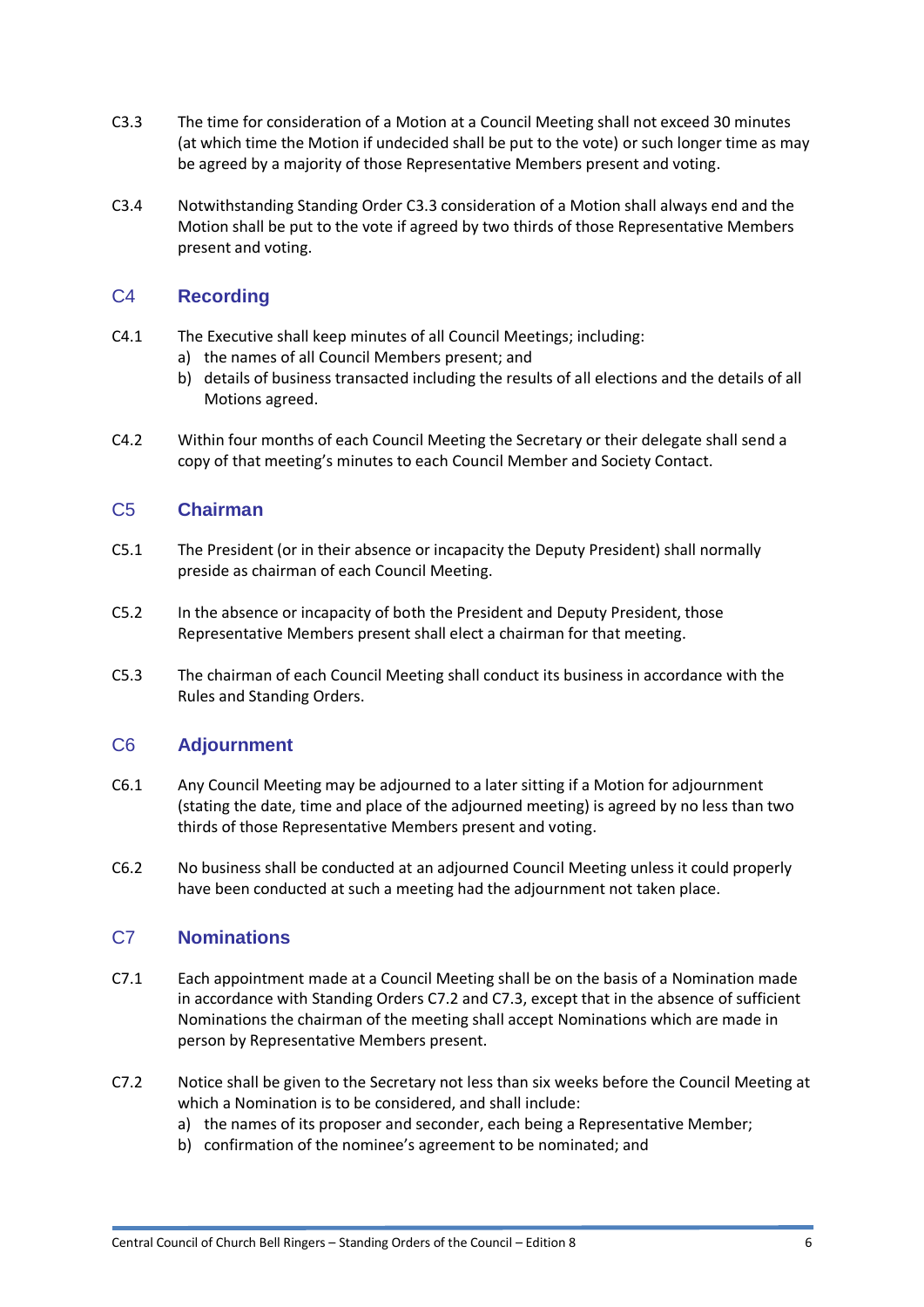- c) optionally, a supporting statement of up to 200 words.
- <span id="page-6-0"></span>C7.3 All nominations received in accordance with Standing Orde[r C7.2](#page-5-1) together with any supporting statements shall appear on the agenda paper of the Council Meeting at which they are to be considered.

### C8 **Elections**

- C8.1 Each appointment made at a Council Meeting shall be by election in which each Representative Member present may vote for as many candidates as there are vacancies (with the candidates receiving most votes being elected), except that :
	- a) where the number of candidates is equal to or less than the number of vacancies, those candidates nominated shall be deemed elected;
	- b) where more than two candidates stand for a single vacancy, voting shall take place under the Alternative Vote system of the Electoral Reform Society; and
	- c) in the event of a tied vote between the highest placed candidates for a vacancy, a candidate shall be selected by the drawing of lots.
- C8.2 The term of each person elected shall start at the end of the Council Meeting at which they are elected and shall continue until the end of the Council Meeting at which their successor is elected.

# **THE EXECUTIVE**

### E1 **Executive Meetings**

- <span id="page-6-1"></span>E1.1 The Executive may conduct its proceedings as it thinks fit, subject to the Council's Rules, Standing Orders and Policies; but decisions on the following matters may be made only at an Executive Meeting which has been called and conducted in accordance with Standing Order [E1.2:](#page-6-1)
	- a) appointing or removing a Trustee, Workgroup Leader or Steward;
	- b) delegating any powers or functions of the Executive*;*
	- c) creating, replacing or withdrawing any Policy or Standing Order;
	- d) appointing or changing the Executive Sponsor of a Workgroup or Steward;
	- e) entering into any contract relating to landed property or paid employment, or any contract whose value exceeds such Maximum Contract Value as may be stated in the Standing Orders;
	- f) agreeing the date, venue or agenda of any Council Meeting;
	- g) agreeing or adopting any annual report, statement of accounts or forward plan;
	- h) any matter relating to a Conflict of Interest ;
	- i) rescinding or suspending any Council membership;
	- j) adding or removing any entry on the Register of Small Societies; or
	- k) any matter likely to delay or frustrate the implementation of a Council Resolution.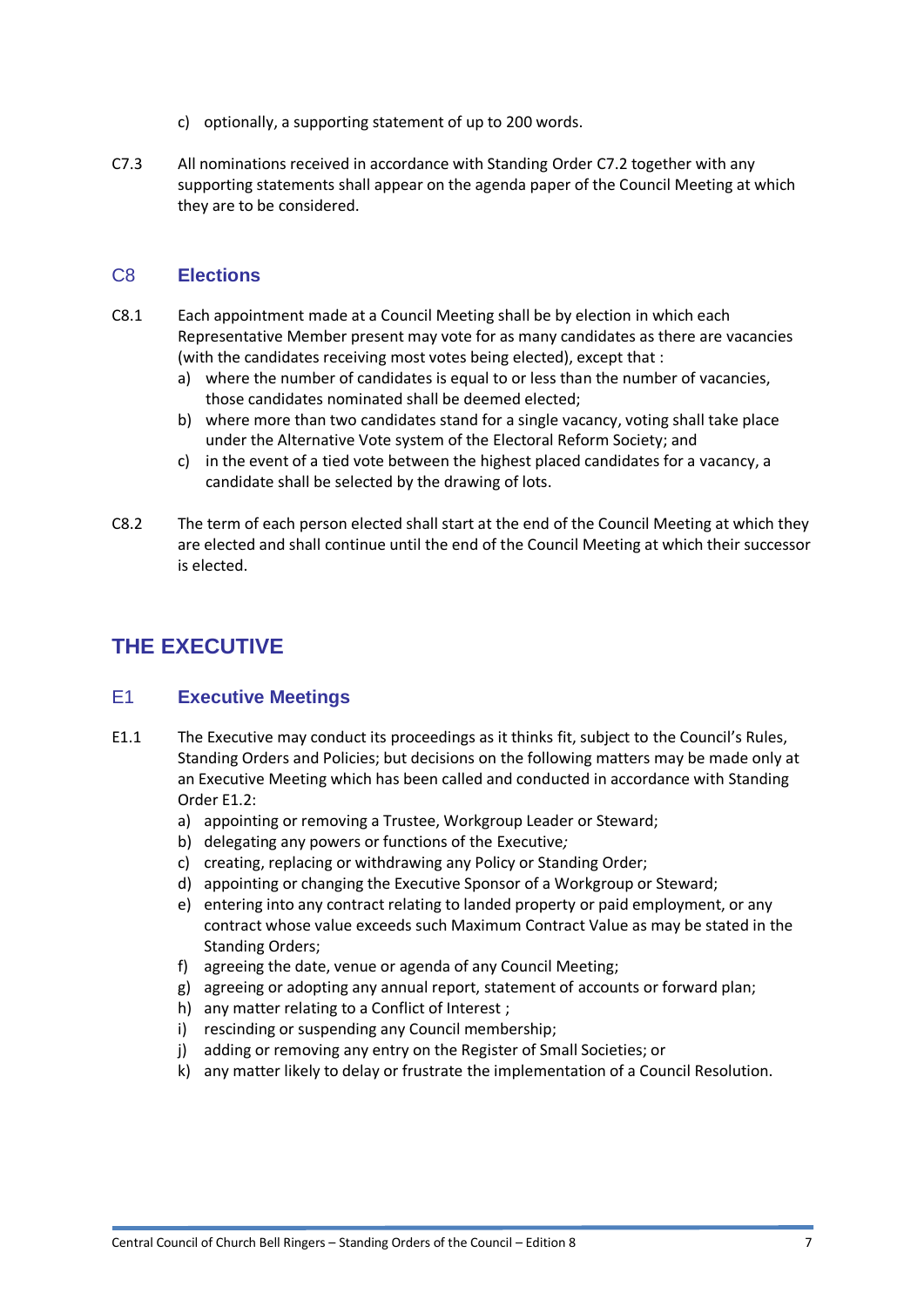- <span id="page-7-0"></span>E1.2 Each Executive Meeting shall be called and conducted as follows:
	- a) An Executive Meeting may be called:
		- (1) by any Trustee on giving 28 days notice, setting out the matters to be agreed, to all other Trustees; or
		- (2) without notice on agreement of a majority of all Trustees.
	- b) On any matter to be determined, each Trustee present may exercise one vote.
	- c) Where an Executive Meeting has been called with 28 days notice as required by this Standing Order all matters set out in that notice shall be decided by a majority of votes and in the case of a tied vote, the person who chairs the meeting shall have a second vote.
	- d) On all matters other than those referred to in paragraph [c\)](#page-7-0) of this Standing Order, all questions arising at such a meeting shall be decided only if more than half of all Trustees (whether present or not) are in agreement.
	- e) Each Executive Meeting shall be chaired by one of the following persons, in descending order of precedence (who are present, able and willing to exercise this function):
		- (1) the President;
		- (2) the Deputy President;
		- (3) the Treasurer; or
		- (4) a Trustee appointed by a majority of those present.
	- f) No business shall be transacted at an Executive Meeting unless a quorum of four Trustees is present, except that where the number of current Trustees is less than four, those serving Trustees may act for the purpose of appointing candidates to vacant Executive positions.
	- g) A Trustee shall not be counted in the quorum present when any decision is made about a matter upon which that Trustee is not entitled to vote.
	- h) Trustees may attend (and shall be deemed present at such parts of) any Executive Meeting in which they participate by means of telephone or communications equipment which allows everyone participating to hear each other.
	- i) All decisions made at a meeting of the Executive shall be minuted and a copy of such minutes shall within 14 days of the Executive Meeting be sent by the Secretary or their delegate to all Council Members.

### E2 **Length of Service**

E2.1 Unless otherwise approved by Resolution at a Council Meeting, all serving Trustees shall be required to retire at the end of the sixth Annual Council Meeting after joining the Executive and may not become eligible to rejoin the Executive until the Annual Council Meeting next after such retirement.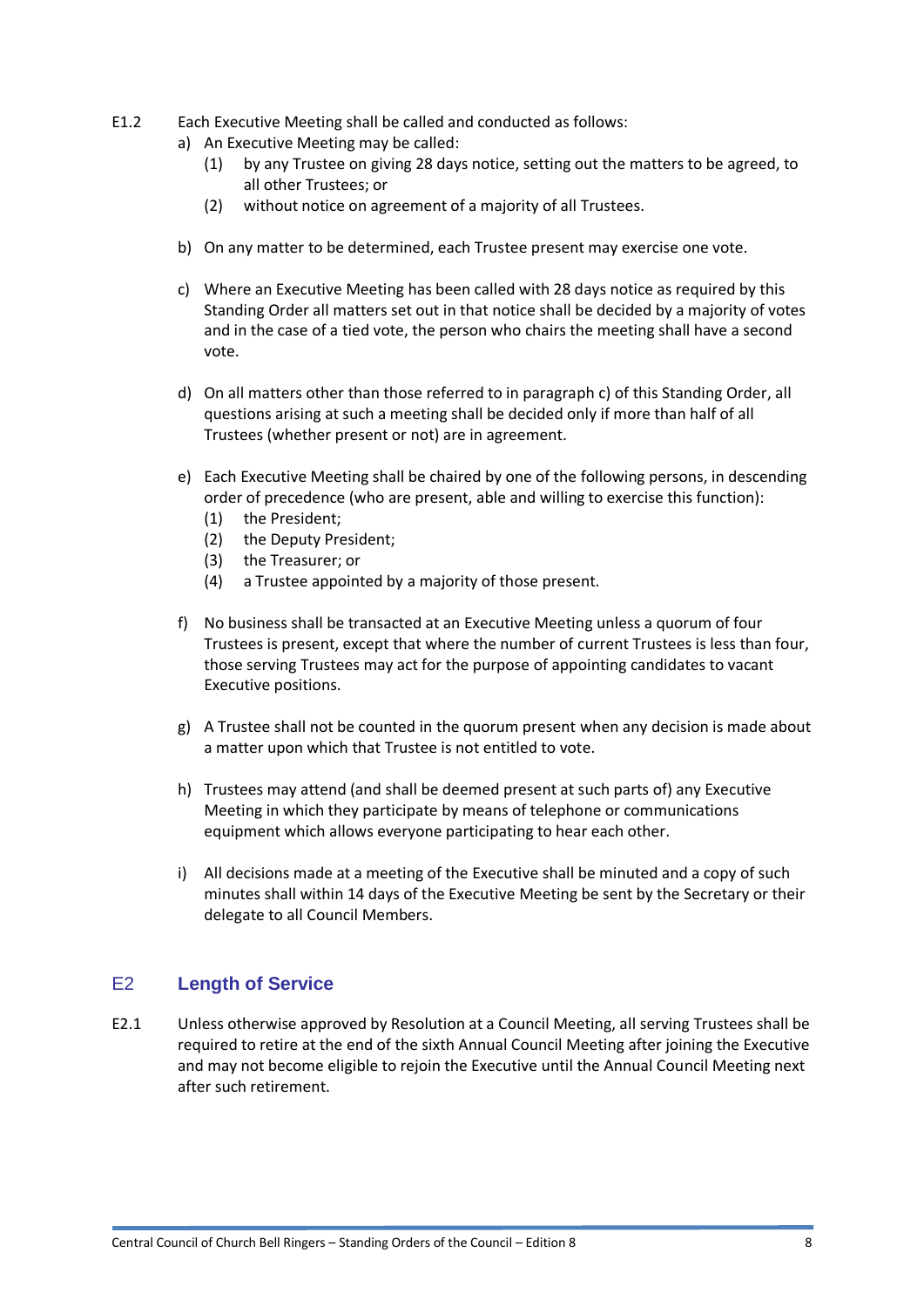# **FINANCIAL AND AUDIT**

### F1 **Annual Subscription**

- F1.1 The Annual Subscription for Affiliated Societies shall be £40 for each Representative Member to which that Society is entitled under the Rules.
- F1.2 The Annual Subscription of each Registered Small Society shall be £20.

### F2 **Register of Significant Assets**

- F2.1 The Council's Significant Assets are :
	- a) The Rolls of Honour
	- b) The Carter Ringing Machine Collection
	- c) The Dove directory of towers and its associated electronic database
	- d) The contents of the Council's libraries
	- e) Intellectual property rights (including publication copyrights) vested in the Council.

#### F3 **Maximum Contract Value**

F3.1 The Maximum Contract Value is £1,000 sterling.

#### F4 **Independent Examiners**

- F4.1 One or two Independent Examiners shall at each Annual Council Meeting be elected from amongst the Council's Representative Members for a term of one year.
- F4.2 An Independent Examiner may not simultaneously be an Office Holder and shall be deemed to have resigned as an Independent Examiner on becoming an Office Holder.
- F4.3 An Independent Examiner acting alone after consultation with the Trustees, or the Independent Examiners acting together, shall have power to employ the services of a professional accountant at the expense of the Council in pursuit of their duties.
- F4.4 If an Independent Examiner vacates their office before expiry of their term, the Executive shall have the power to make a temporary appointment to fill the vacancy.

### **GOVERNANCE**

#### G1 **Governance Review**

G1.1 Every three years commencing May 2019, the Executive shall review the Council's Rules, Standing Orders and governance to assess whether they continue to be effective and aligned with best practice.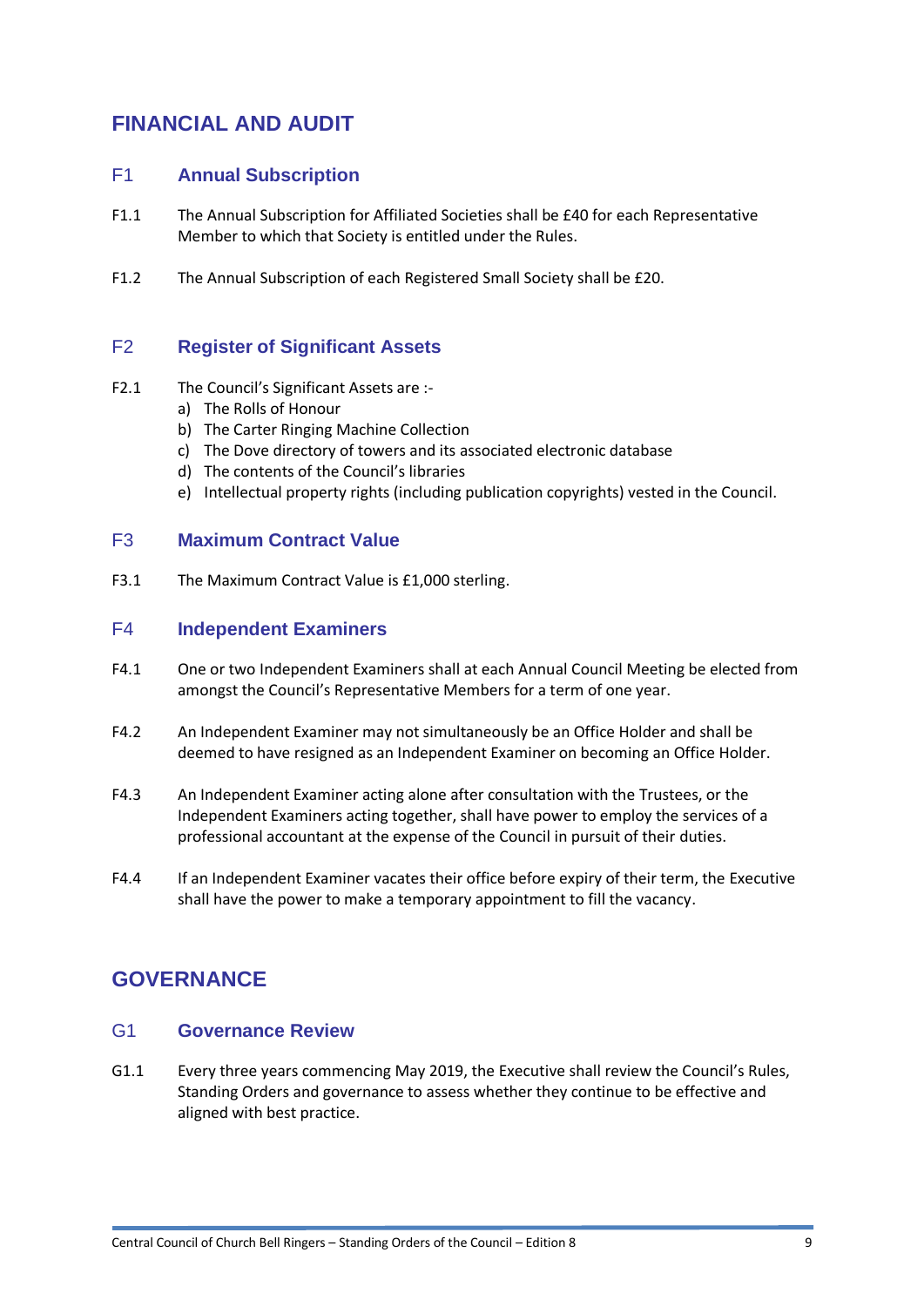G1.2 If eligibility to vote at Council Meetings remains vested wholly or partially with Representative Members, each such review shall include an assessment as to whether it would be appropriate to transfer some or all of the powers of Representative Members to one or more classes of individual members.

### **MEMBERSHIP**

#### M1 **Ex-officio Members**

- M1.1 The Council shall have a class of Individual Member named "Ex-Officio Member" reserved for officers of partner or supporter organisations.
- M1.2 The Ex-Officio Members shall be :
	- a) The Chairman for the time being of The Ringing World Limited, company number 01722963, or their delegate.
- M1.3 There is no membership subscription for an Ex-Officio Member.
- M1.4 Once created, Ex-officio memberships shall continue until removed from the Standing Orders or rescinded by an Executive Decision.

#### M2 **Fellows**

- M2.1 The Council shall have a class of Individual Member, named "Fellow" reserved for those who have given distinguished service to the ringing community, which the Council wishes to recognise.
- M2.2 Each Fellow shall be appointed by Resolution agreed at a Council Meeting, except that the first Fellows shall be those life members of the Council at the close of the meeting at which the Rules were adopted.
- M2.3 There is no membership subscription for a Fellow.
- M2.4 Fellows shall be appointed for life, except in the event that their fellowship is rescinded by an Executive Decision.
- M2.5 The Secretary or their delegate shall maintain a register of all Fellows.

## **GENERAL PROVISIONS**

### N1 **Notices**

<span id="page-9-0"></span>N1.1 Any communication required by a Rule, Standing Order or Policy shall be made to the stated addressee either: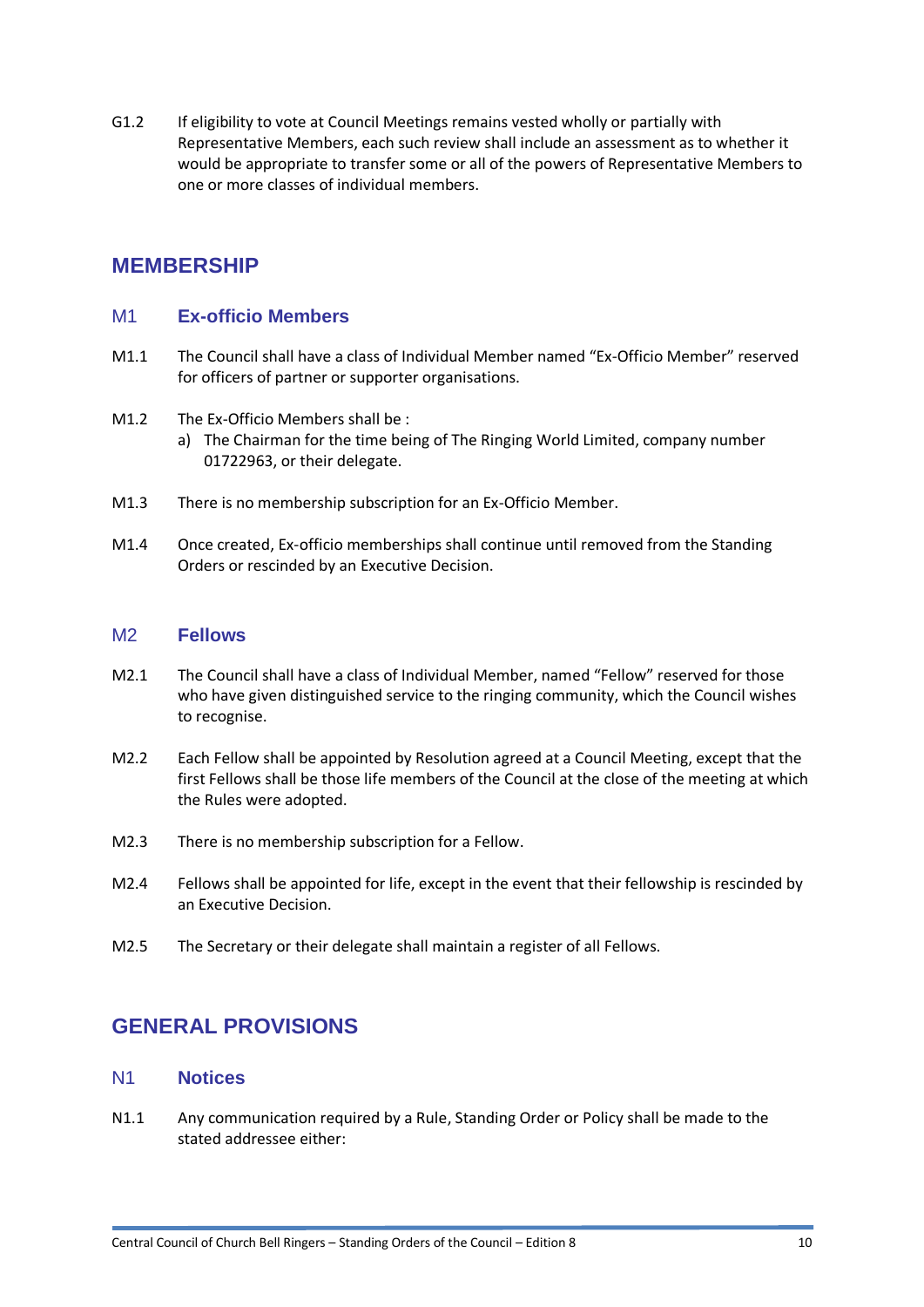- a) in writing, by delivering it either by hand or by first class post in a prepaid envelope to their postal address; or
- b) via electronic communication to their electronic address.
- N1.2 For the purposes of Standing Order [N1.1:](#page-9-0)
	- a) where the recipient is the Council itself or an Office Holder, their address is that most recently published by the Council ; and
	- b) in other circumstances, the recipient's address is that most recently notified to the Secretary.
- <span id="page-10-0"></span>N1.3 For the purposes of Standing Order [N1.1](#page-9-0) any communication shall be deemed as served: a) 48 hours after its sent date and time if sent electronically; or
	- b) 2 days after its date of posting if sent by post.
- N1.4 For the purposes of Standing Order [N1.3](#page-10-0) the following conclusive evidence that a communication was served shall be acceptable:
	- a) for communications by post, proof that an envelope containing the communication was properly, addressed, prepaid and posted;
	- b) for deliveries by hand, such evidence that indicates the communication was delivered;
	- c) for electronic communications, proof that the communication was sent by the sender's systems, which may comprise in the case of electronic mail the receipt by the sender of a blind copy of their own message.
- N1.5 Any communication required by a Rule, Standing Order or Policy may be withdrawn and shall have no effect, provided each of its addressees receive notice of such a withdrawal from the person (or persons) who sent the communication.

### N2 **Personal Benefit**

- N2.1 Any person authorised by the Executive is entitled to be compensated from the property of the Council such reasonable expenses properly incurred by them when acting on the Council's behalf, as may be determined by the Council's Policies.
- N2.2 A Trustee may benefit from trustee indemnity insurance cover purchased at the Council's expense.

# **SOCIETIES**

### S1 **Society Membership**

- S1.1 For the purposes of the Rules the membership of a bell ringing society at any time (its "Society Membership") shall be defined with reference to the preceding calendar year (or that society's equivalent membership year) as follows :
	- a) where a society has a membership subscription, its Society Membership shall be the number of its members paying (or exempted from paying) membership subscriptions; or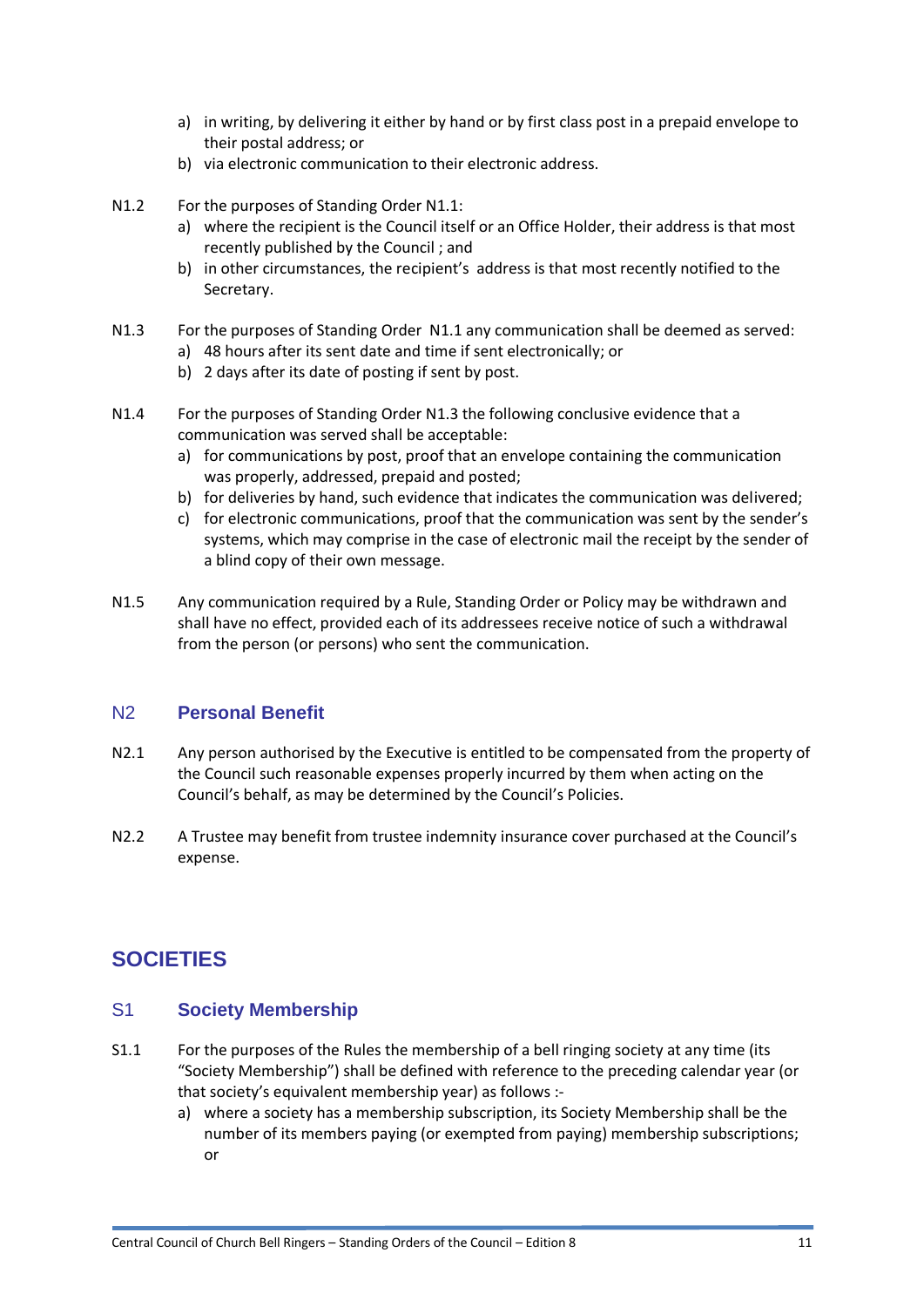- b) where a society has no membership subscription, its Society Membership shall be the number of its members who either :-
	- (1) appeared on that Society's membership list, received one or more member notices from the Society and are considered by that Society to be participating members; or
	- (2) attended at least one event (including meetings, practices, peal attempts, dinners and other gatherings of members) organised by that Society.

### S2 **Registered Small Societies**

- <span id="page-11-0"></span>S2.1 The Executive may approve an application from a bell ringing society to become a Registered Small Society where such a society satisfies the following conditions to the Executive's reasonable satisfaction:
	- a) it has a written constitution and duly appointed officers;
	- b) it has safeguarding arrangements (dealing with the safeguarding of children and vulnerable adults) that reflect local best practice for the jurisdiction(s) where that society operates;
	- c) it has supplied details to the Secretary of its objects, membership and activities together with contact details for at least two of its officers;
	- d) its actions will not unreasonably frustrate the activities of any Affiliated Society or Registered Small Society; and
	- e) it satisfies such other conditions as may be stated in the Council's Standing Orders and Policies.
- S2.2 The Executive may only approve an application from a society to become a Registered Small Society in accordance with Standing Order [S2.1](#page-11-0) by decision at an Executive Meeting provided that:
	- a) notice of the application including details of the society's objects, membership and activities has been given to Representative Members no later than two months before such a decision is made; and
	- b) the decision shall not take effect until such time as it has been approved by Resolution at a Council Meeting if, within one month of such notice, the Secretary, President and Deputy President receive a request (or requests) from 10 or more Representative Members for such a Resolution.
- <span id="page-11-1"></span>S2.3 Subject to Standing Order S2.4, the Executive at its absolute discretion may determine that a bell ringing society shall be removed from the Register of Small Societies where (in the Executive's opinion) such a society:
	- a) no longer meets the conditions set out in Standing Order [S2.1;](#page-11-0) or
	- b) by virtue of its actions, or the actions of its members or its officers , could directly or indirectly bring the Council into disrepute.
- S2.4 In exercising its powers under Standing Order [S2.3,](#page-11-1) the Executive shall ensure that a bell ringing society shall be removed from the Register of Small Societies only when:
	- a) that society has been given notice of the reasons for its removal; and
	- b) one or more of that society's representatives have had reasonable opportunity to state its case in writing to the Executive.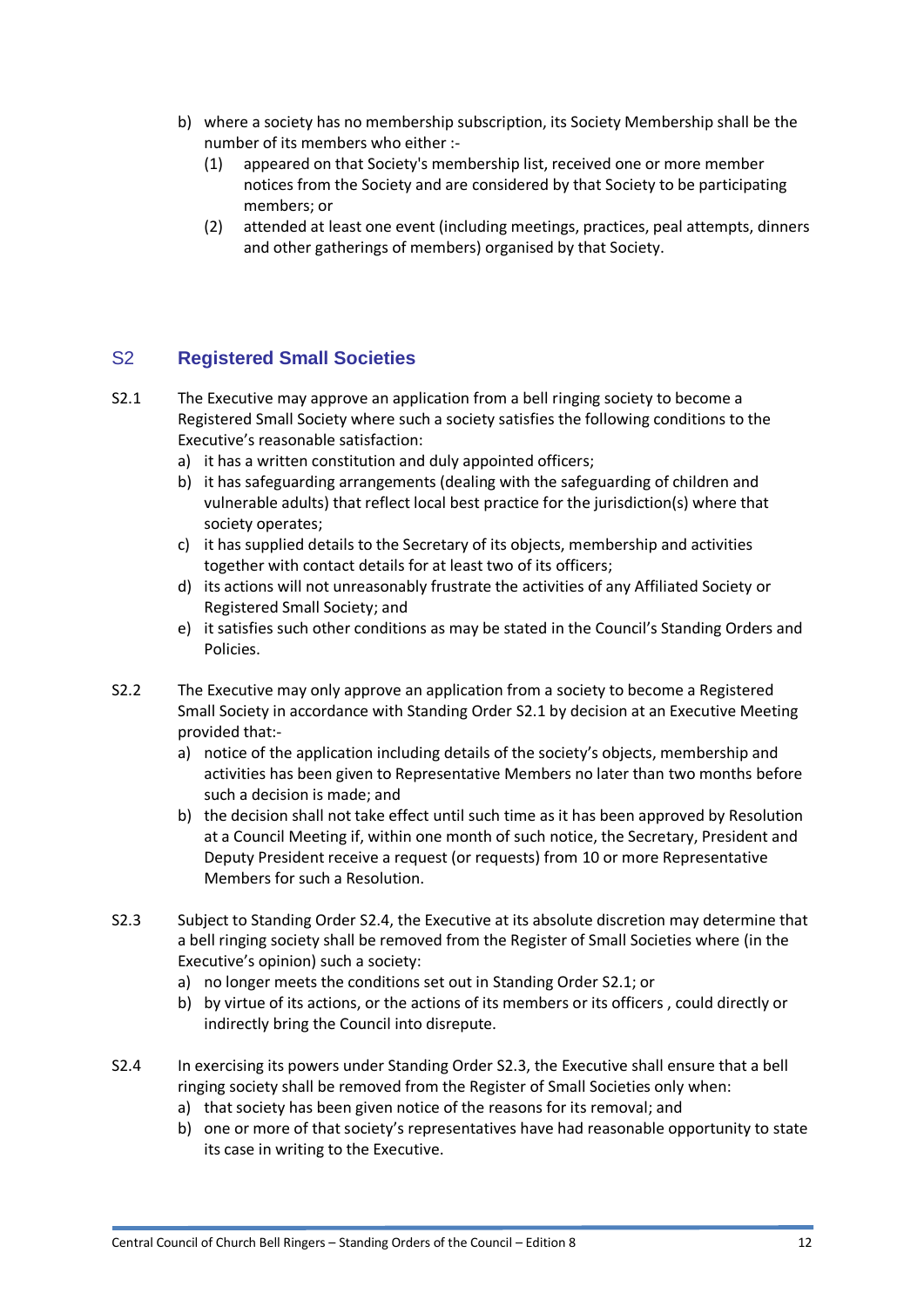# **REGULATIONS – WORKGROUPS AND STEWARDS**

### W1 **Terms of Reference**

- W1.1 Each terms of reference for a Workgroup or Steward position shall state at least : a) its title and principal areas of activity;
	- b) for a Steward, the method of appointment or election and the term of office.
- W1.2 Where more than one Steward has the same responsibilities, a single terms of reference may cover all such positions.

### W2 **Length of Service**

- W2.1 Workgroup Leaders shall retire at the end of the sixth Annual Council Meeting after their appointment and may not become eligible for appointment to the same role until the Annual Council Meeting next after such retirement.
- W2.2 Unless otherwise approved by Resolution at a Council Meeting, Stewards shall retire at the end of the sixth Annual Council Meeting after their appointment or election and may not become eligible for appointment or re-election to the same role until the Annual Council Meeting next after such retirement.

### W3 **Size of Workgroups**

W3.1 At all times the number of members of a Workgroup shall be subject to the approval of its Executive Sponsor.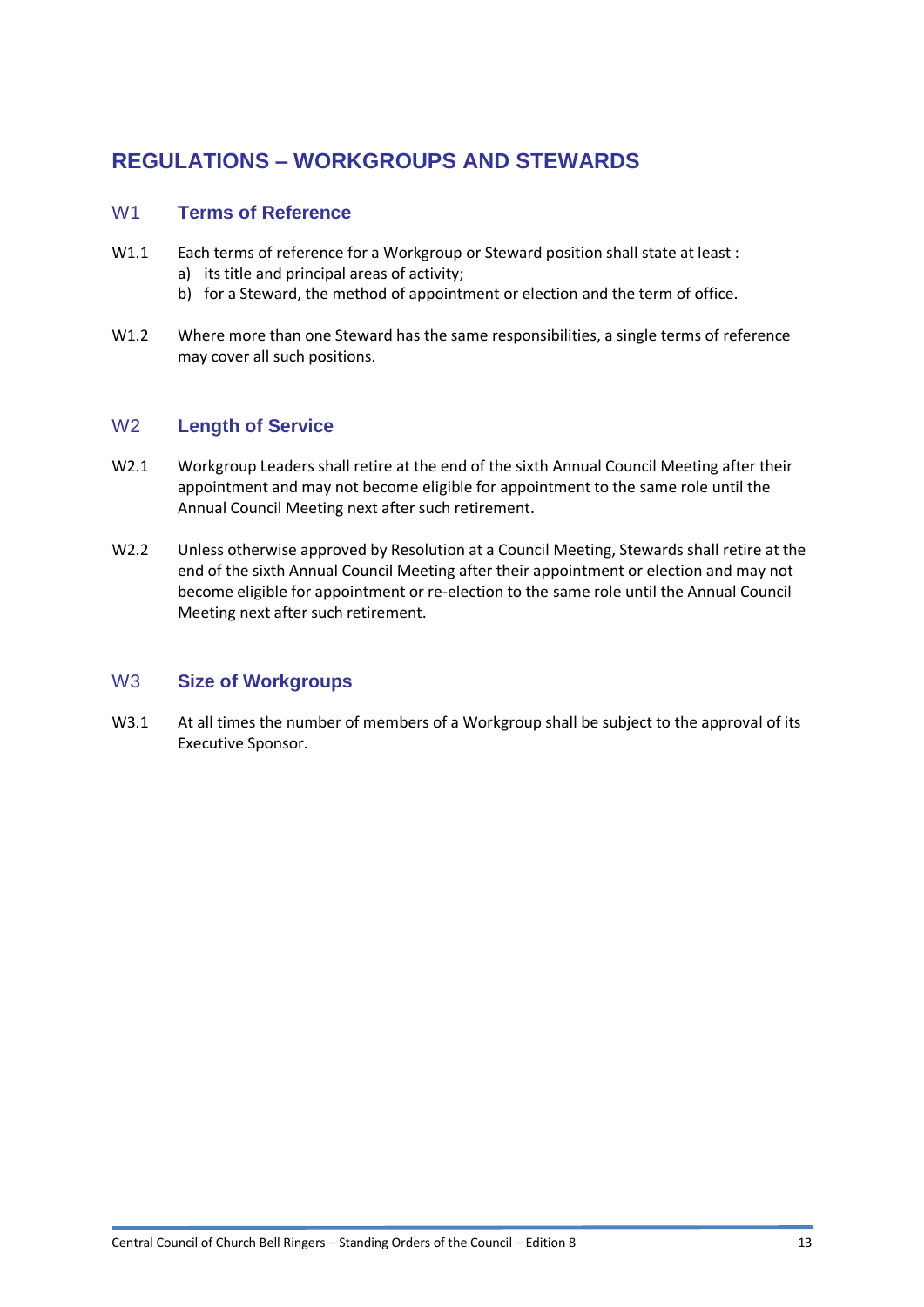## **TERMS OF REFERENCE – STEWARDS**

### **XS1 Terms of Reference – Carter Ringing Machine Stewards**

Principal Areas of Activity:

- 1. Responsible for the hosting, care and maintenance of the Carter Ringing Machine Collection.
- 2. To seek opportunities to make the Collection as widely known and appreciated as possible.

Number of Positions:

3. Up to 3 positions of Steward.

Method of appointment (or election) and term of office:

4. Stewards shall be appointed by the Executive in such numbers and for such terms as the Executive agrees.

#### **XS2 Terms of Reference – Dove Stewards**

Principal Areas of Activity:

- 1. Responsible for the hosting, care and maintenance of the Dove database.
- 2. To seek opportunities to make the Dove database as widely used and appreciated as possible.

Number of Positions:

3. Up to 4 positions of Steward.

Method of appointment (or election) and term of office:

4. Stewards shall be appointed by the Executive in such numbers and for such terms as the Executive agrees.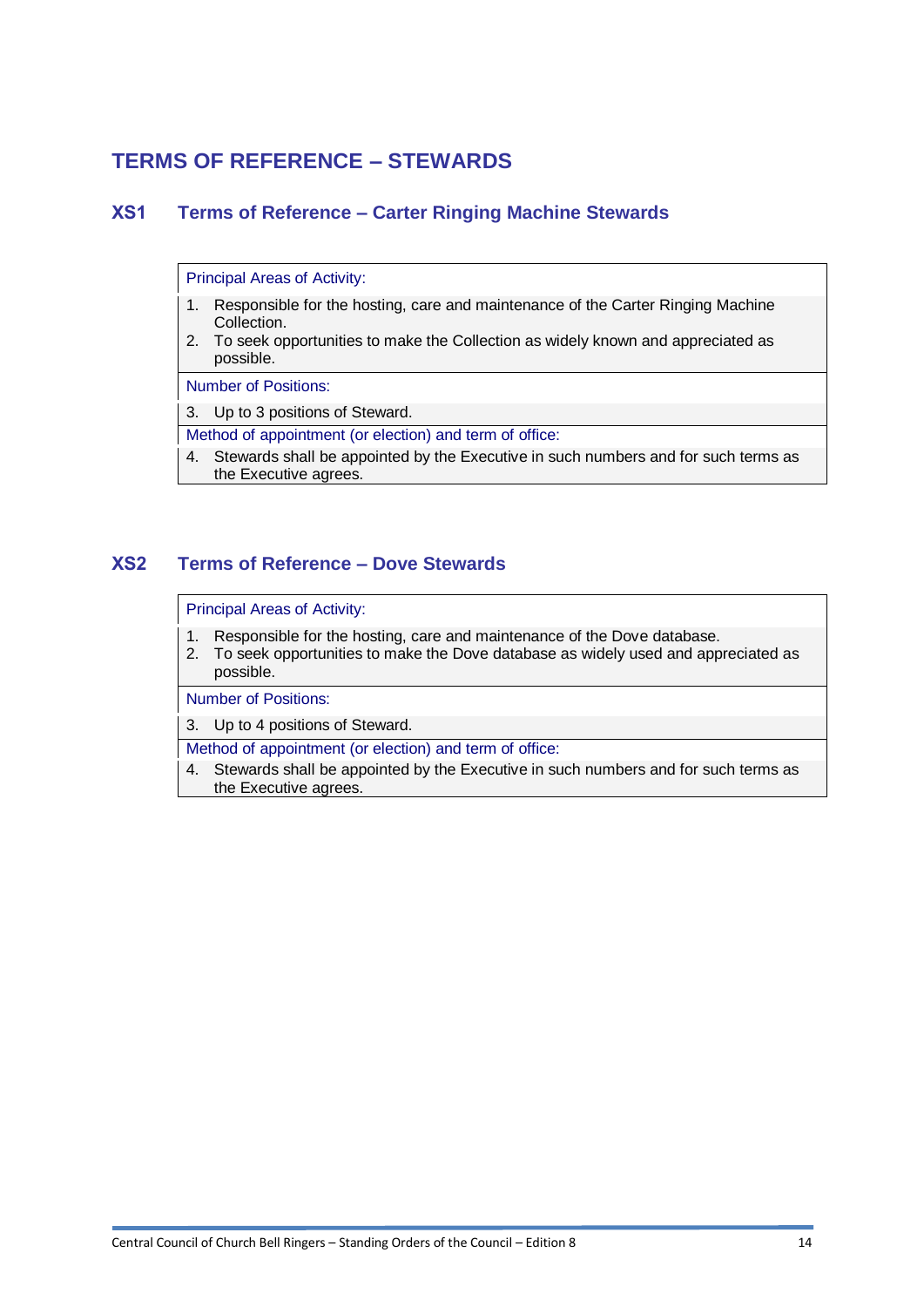### **XS3 Terms of Reference – Library Stewards**

#### Principal Areas of Activity:

- 1. Responsible for the hosting, care and maintenance of the Council's physical and digital libraries.
- 2. To seek opportunities to make the libraries as widely used and appreciated as possible.

Number of Positions:

3. Up to 3 positions of Steward.

Method of appointment (or election) and term of office:

4. Stewards shall be appointed by the Executive in such numbers and for such terms as the Executive agrees.

### **XS4 Terms of Reference – Rolls of Honour Stewards**

Principal Areas of Activity:

- 1. Responsible for the hosting, care and maintenance of the Rolls of Honour.
- 2. To seek opportunities to make the Rolls of Honour as widely used and appreciated as possible.

Number of Positions:

3. Up to 3 positions of Steward.

- Method of appointment (or election) and term of office:
- 4. Stewards shall be appointed by the Executive in such numbers and for such terms as the Executive agrees.

### **XS5 Terms of Reference – Fred E. Dukes International Bell Fund Stewards**

#### Principal Areas of Activity:

- 1. Management Trustee for the Fred E. Dukes International Bell Fund (the "Fund"), with responsibility for the investment, operation and distribution of Fund in accordance with:
	- a. the legacy of the late Mr. F. E Dukes; as set out in the letter from Matheson Ormsby Prentice dated 16<sup>th</sup> September 1999, together with its attachments; and
	- b. any additional operating rules giving effect the above legacy which may be approved by the Executive.

Number of Positions:

2. Up to 4 positions of Steward.

Method of appointment (or election) and term of office:

3. Stewards shall be appointed by the Executive in such numbers and for such terms as the Executive agrees.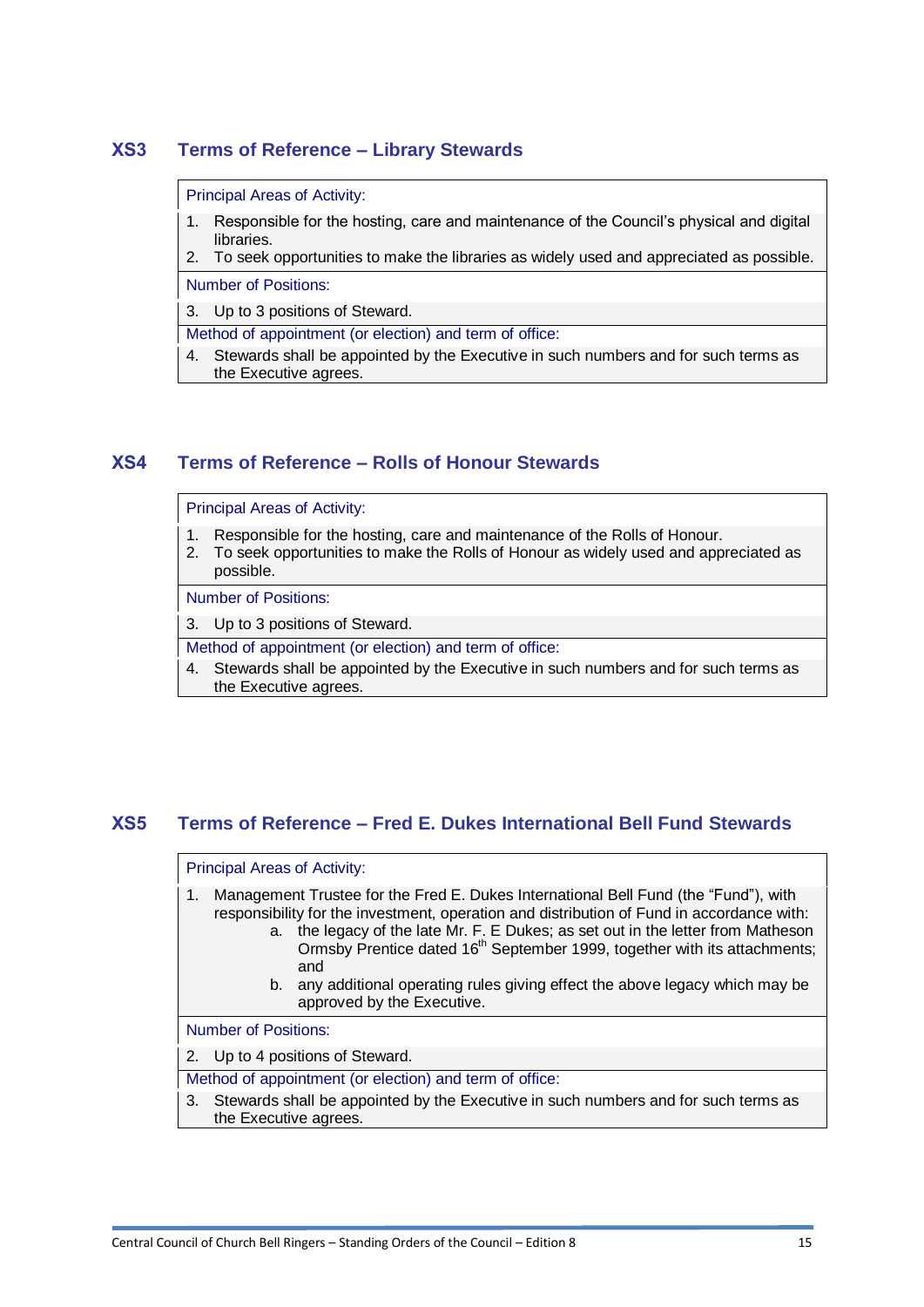# **TERMS OF REFERENCE - WORKGROUPS**

XW1 The Council shall have the following Workgroups, whose principal areas of activity are shown below :

#### XW1.1 Volunteer & Leadership

- a) To mobilise bell ringers to create and develop for themselves the teams, knowledge, resources and skills to enable ringing to flourish
- b) To promote life long learning in ringing both for individuals and teams and the development of support mechanisms for ringers and bands of all abilities.
- c) To promote excellence in ringing through relevant technical and leadership training
- XW1.2 Historical & Archive
	- a) To develop and manage a comprehensive historical and reference resource relating to ringers and all aspects of ringing.
	- b) To make these resources as widely known and appreciated as possible within the ringing community and more generally.
- XW1.3 Public Relations
	- a) To promote the Council and bell ringing to the ringing community and general public, by:
		- (1) Supporting the Council's Executive and volunteers to share information with the ringing community and via the media;
		- (2) Exploiting opportunities to promote bell ringing in the media;
		- (3) Managing the Council's media contacts, responding to media queries and writing/promoting press releases, articles and other information for publication/broadcast;
		- (4) Monitoring bellringing stories in the public domain, sharing stories of interest with Council officers and the bellringing community;
		- (5) Offering guidance to society PR officers, including on the handling of social media. Maintaining a suite of PR materials;
		- (6) Maintaining and implementing the Council's policies regarding publicity and ringing for public events; and
		- (7) Supporting Council officers in dealing with the media as part of crisis containment.
- XW1.4 Stewardship & Management
	- a) To support ringers, the owners of bells, and other interested parties in all matters relating to the care of bells, ringers and those who visit bell towers in the areas of:
		- (1) statutory compliance, safety and governance in relation to ringing
		- (2) funding, products, expertise and facilities to support ringing and the availability of bell installations
		- (3) best practice relating to maintenance, and improvement of bell installations and training facilities